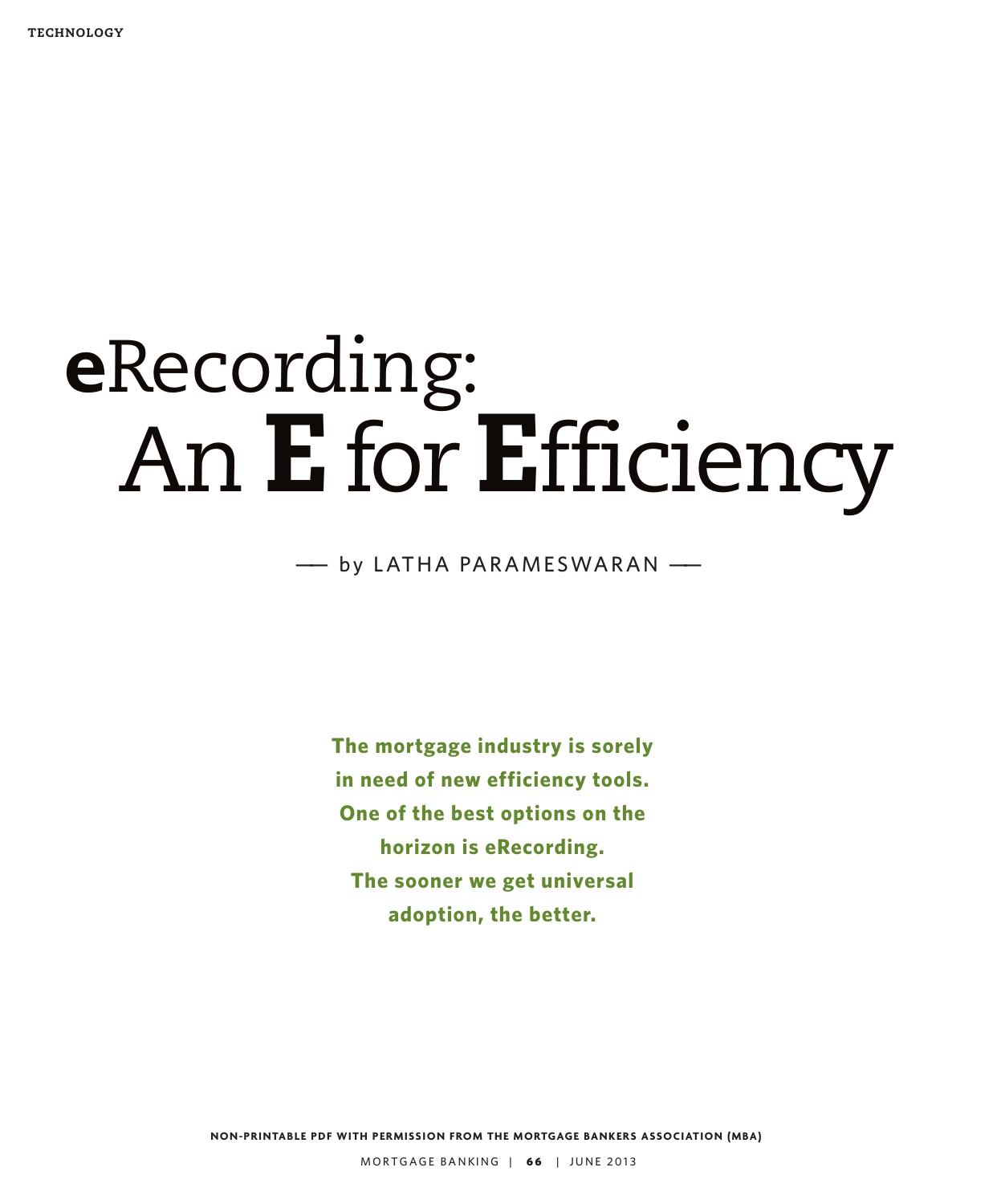he massive downsizing in mortgage industry staffing that occurred during the Great Recession of 2008 is still fresh in the minds of many. Now, as new mortgage volumes increase and seasonal strength adds to the growth in home sales, avoiding the mistakes of the past becomes a priority. ¶ All areas of the mortgage business need to be explored for efficiencies so that costly swings in staffing are not repeated. Real estate document recording is one area that should be inspected closely for added efficiencies.The mortgage industry has a long-standing, often underutilized tool—eRecording. ¶ Electronic recording is a proven concept that delivers fast and smooth recording of deeds, assignments, security instruments and other standard real estate documents. Using it shortens turn times, improves quality, and reduces risk for lenders and the industry as a whole. Benefits like that come at a cost, but like other types of automation, the frustrations that may occur with the initial adoption are more than offset over the long term.

T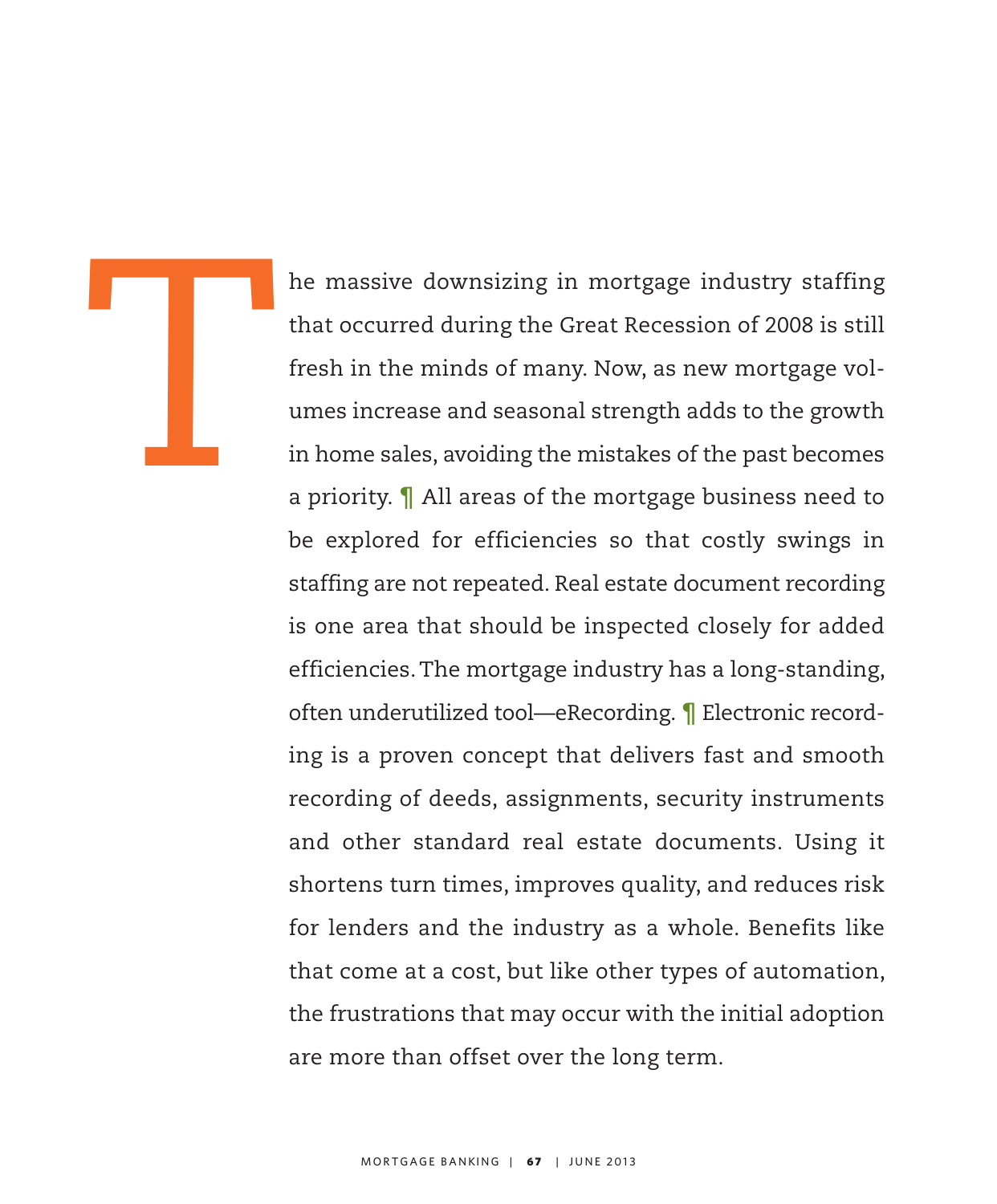#### **What is eRecording?**

eRecording is part of eCommerce nothing more, nothing less. It is the process of submitting document images electronically to recording jurisdictions, which record and return them to the sender. Lenders, title companies and law firms create mortgages, deeds and other documents that require recording. They submit an image of the document for the electronic submission process, which is passed securely to the recording jurisdiction through the Internet. Once the document is recorded, it is returned to the sender as an image to complete the process. This replaces

**eRecording** is part of eCommerce nothing more, nothing less.

the traditional mailing and return of the paper document to and from the county.

Generally speaking, four parties are involved in the eRecording process.They are 1) document providers, 2) technology providers (vendors), 3) trusted submitters and 4) the county recorders (recording jurisdictions).

The document providers are the individuals and companies

## *FastFacts*

#### **What is eRecording?**

It is a safe and efficient way to record real estate documents and improve document turnaround times.

#### **Types of eRecording**

There are several types of eRecording. Level 2 is the most popular—sending images and some data.

#### **Parties involved**

Parties involved include document providers (title companies and lenders), vendors (technology providers), trusted submitters (eRecording service providers) and county recorders (recording jurisdictions).

#### **How do I start eRecording?**

Document providers need a person to handle the submission process, supported by a computer with an Internet connection, a scanner and connectivity through a trusted submitter.

Vendors (technology providers) need to sign up counties to offer eRecording software and support.

Trusted submitters need to build their own software to accept the document, and their platforms must have connectivity through technology providers to submit documents to the county.

County recorders need a computer with an Internet connection and an eRecording module from the technology provider. Recording jurisdictions either integrate the eRecording module with their existing land records management system (LRMS) or purchase a new LRMS with eRecording capability.

such as law firms, title companies, lenders/servicers and others who generate the mortgages, deeds, assignments, releases and other documents for recording and filing with the county clerk or recorder. With eRecording, the document providers send their documents electronically for recording.

In any eCommerce business, someone has to generate the architecture to make the process happen. In eRecording, these are the business-togovernment (B2G) vendors (technology providers) that develop the recording software or other electronic recording systems for the counties to record

and return documents electronically. These B2G vendors are also the conduit between the trusted submitters and the county.

Trusted submitters such as Indecomm build an interface and leverage their connectivity through the B2G vendors to enable eRecording.The document providers contract with the trusted submitters to use their interface and connectivity to submit documents to the county for eRecording.The document providers typically pay the trusted submitter a per-document fee. The systems of the trusted submitters are often flexible, allowing the document providers the channel to directly connect to one or more counties.This eliminates the need for the document providers to directly integrate with the counties. Trusted submitters are also integrated with title production and lien-release platforms to automate the submission of data and images.

The fourth player in the eRecording process is the county recorder or registrar of deeds. These are generally county officials of recording jurisdictions who accept documents, whether submitted in paper or electronic form, for recording or registration with the county.

#### **The genesis of eRecording**

Mortgage recording is traditionally a local matter, usually conducted at the county level. As a result, each state can establish its own rules and procedures—and usually does.

This provides a strong case for trusted submitters who understand the nuances of each recording jurisdiction. With eRecording, trusted submitters must have the technology understanding to build the connectivity and embed the nuances of each recording jurisdiction such as primary and ancillary document types, data elements and payment setup, all of which can vary by county.

Some standardization of state activities is needed to improve the process nationally. Often this leads to uniform laws being drafted by organizations such as the American Bar Association (ABA). These uniform laws are not binding on an individual state but are designed to provide a general guide to individual state legislation. Adopting laws based on the model law makes the legal process more uniform among the states and easier to implement for any particular state.

This is exactly what happened in the late 1990s when the Uniform Law Commission drafted model legislation for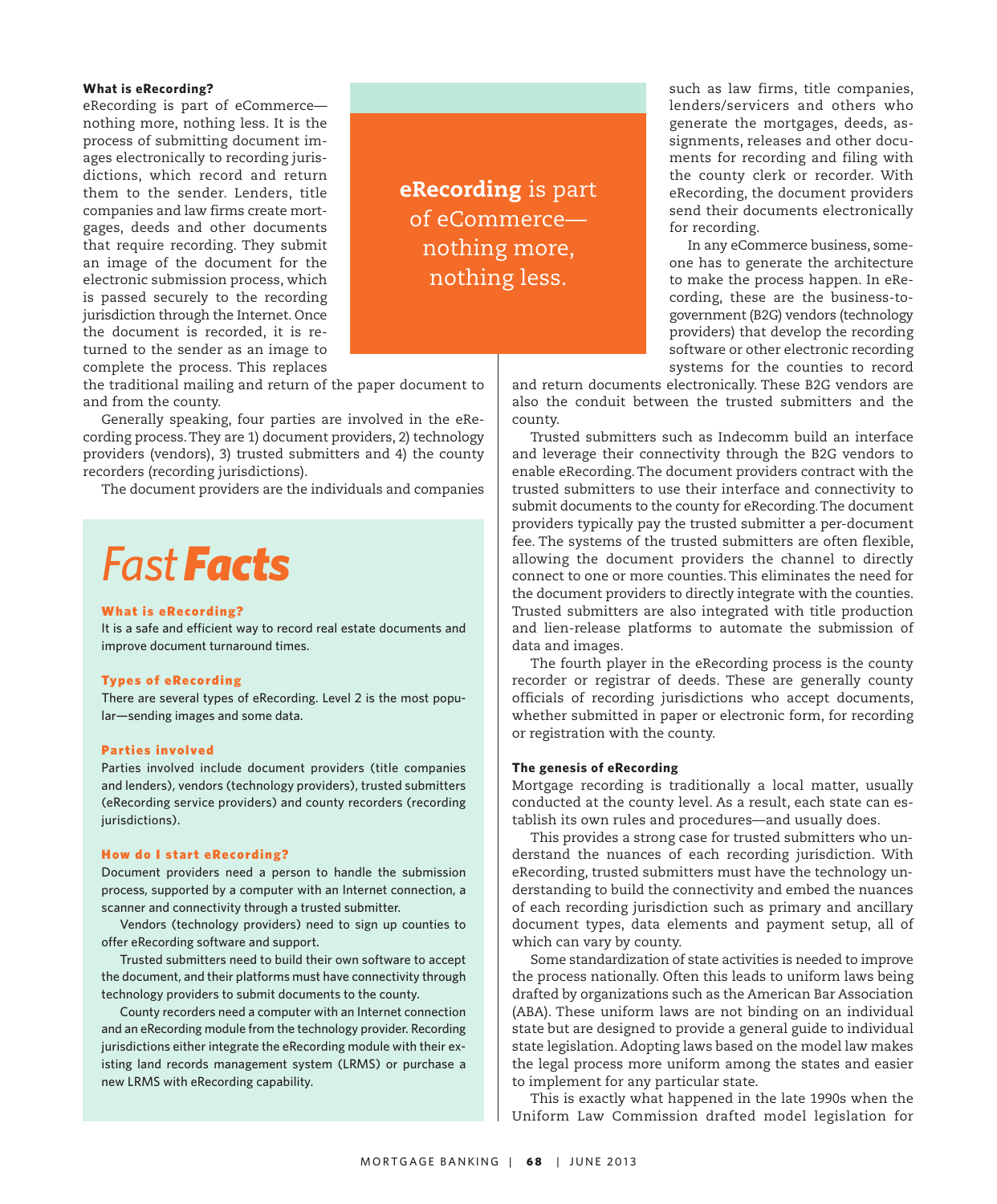eRecording under the Uniform Electronic Transactions Act (UETA). If a state enacted this uniform law, the state made the eRecording process legal so that electronic documents became legal documents. However, not every state adopted this uniform law and confusion still persisted about the eRecording provisions in UETA.

As a result, the Uniform Real Property Electronic Recording Act (URPERA) was created in 2004 to remove any doubt that local recording offices could accept and process electronic documents.

Thus, eRecording, even though it has gotten easier over the years as

technology has improved, is in no sense a new idea. In fact, immediately after the uniform law was drafted, a number of states quickly passed laws allowing the use of electronic documents in mortgage recording. Orange County, California, is generally thought to be the first county to use the process in 1997.

Since its inception, eRecording has grown steadily but slowly and has gradually become the standard in the industry alongside paper-based recording processes.

#### **Why eRecording is important**

Electronic recording provides benefits at both the private and public levels.

Document providers are drawn to eRecording because they expect significant savings over paper transactions. But just as many things on the Internet are not free and do not necessarily reduce cost directly, eRecording, which uses the Internet, is not free.

The economics of the process require that the trusted submitter recover research and development costs as well as maintenance expenses through fees paid by the document providers. Of course, postage, check reconciliation and some labor costs associated with paper document handling are reduced, yet other costs such as vendor fees and documenthandling costs offset such savings.

However, those viewing the big picture will quickly see that the benefits of eRecording far outweigh the perception of it as solely a shipping cost replacement.

Time savings are an especially important consideration because electronic recording minimizes the occurrence of misplaced and lost documents. It also reduces reprocessing time and minimizes recording fee rejects.

In addition, eRecording improves labor productivity, freeing employees to build the business. Because eRecorded documents are encrypted, eRecording inhibits document tampering.

In this sense, eRecording streamlines document processing. eRecording uses uniform formats and procedures. Documents are fed into the system automatically, which minimizes handling time. A paper filing that could easily take days can be done electronically in a few hours or less.

eRecording uses open and nonproprietary systems and formats, which facilitate connectivity across the recording space. The speed offered by eRecording improves customer relations and trust.

**eRecording,** even though it has gotten easier over the years as technology has improved, is in no sense a new idea.

Electronic recording is also a green technology and helps more than just a single adopter.When electronic documents are generated, it benefits the entire mortgage industry and in this sense is a public good.

eRecording allows the lender to get a lien position established within the county record system on a particular property without any delay. It is also quicker to eRecord, and there can be complete online traceability of the documents and the sender. There is no uncertainty about who holds the lien.This prevents multiple sales or refinance of the same property, which is perhaps the worst type

of mortgage fraud because it provides leverage to the crime. A single fraudulent application can be sent to multiple lenders. If the recording process is slow and the documents can't be traced in real time, the lenders have no way of knowing that the property was being mortgaged multiple times.

The quick traceability of the documents has other benefits. It obviates one of the major problems faced by the mortgage industry during the mortgage crisis: Funds paid by the borrower and remitted by the lender to record the mortgage and issue the title policy could be diverted to other uses.The lender had no visibility into the status of the recording of its closed and funded loans. This is exactly where electronic tracking comes in. And this is also the confluence of electronic recording and electronic tracking services that can combine to significantly reduce fraud.

Another aspect is important, too: eRecording will speed the process of ensuring first-lien enforceability under Fannie Mae's and Freddie Mac's Life of Loan Representation and Warranties for Clear Title and First Lien Enforceability.

Where eRecording is available, the lender can enforce its use. It raises the professional standards for the business, minimizing any possible county recording delays or lack of response from impeding the completion of a transaction.

#### **Where are we with eRecording?**

Important legal issues in electronic recording were resolved long ago at both the federal and state levels. At the federal level, electronic signatures were legalized more than a decade ago.

The Electronic Signatures in Global and National Commerce Act (E-SIGN) was enacted by Congress in 2000. This raised electronic signatures to the same legal status as written signatures. As the E-SIGN Act states, a contract or signature "may not be denied legal effect, validity or enforceability solely because it is in electronic form."

In addition, the statute intended that laws about electronic signatures be broadly applied. This is reflected in the Federal Deposit Insurance Corporation (FDIC) compliance manual's definition of an electronic signature, which includes sounds, symbols, or processes: "Electronic Signature—The term 'electronic signature' means an electronic sound, symbol or process attached to or logically associated with a contract or other